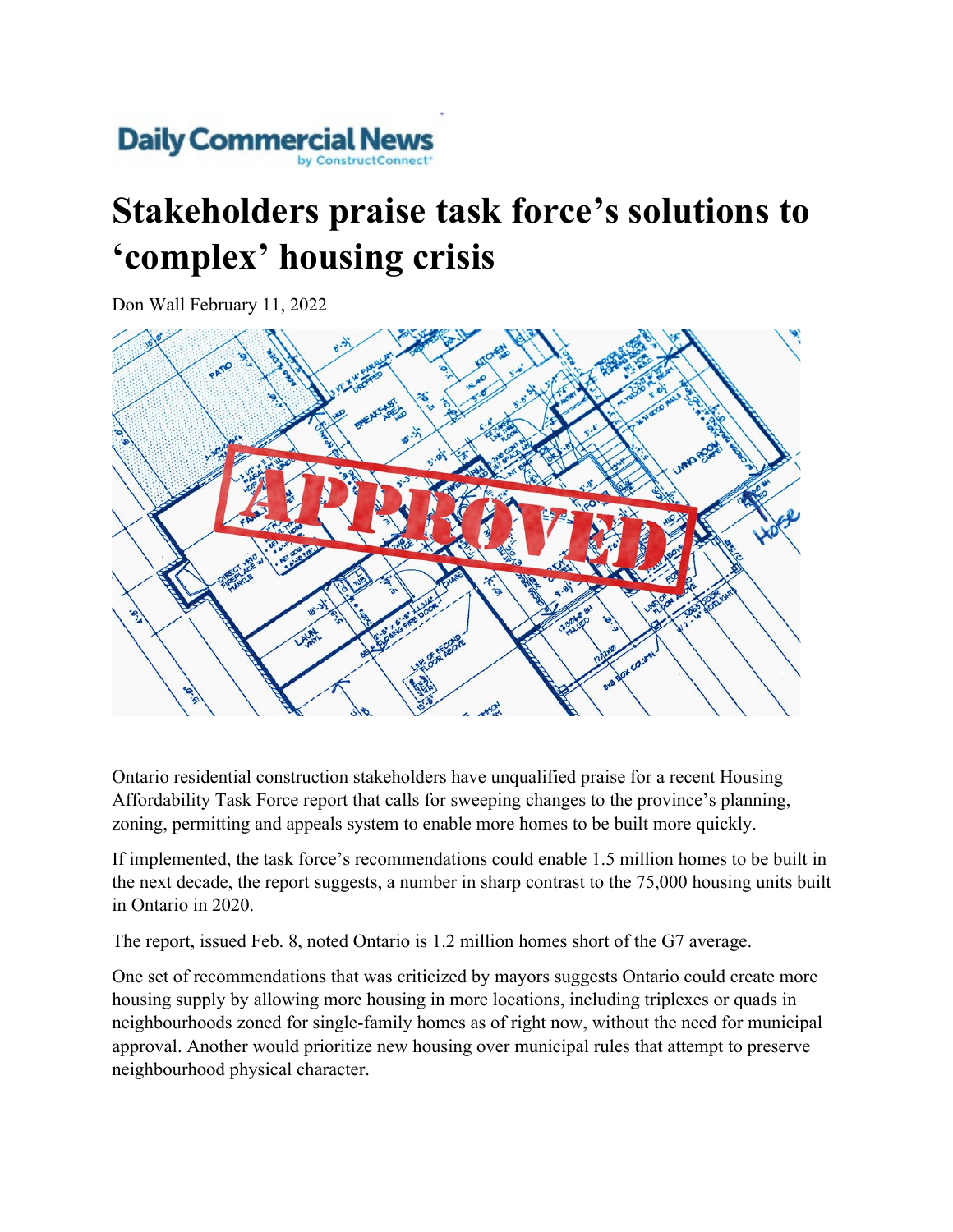

DON WALL — Ontario's Housing Affordability Task Force recommends allowing "as of right" residential housing up to four units and up to four storeys on a single residential lot. Pictured is infill housing under construction in Burlington.

Representatives of the Building Industry and Land Development Association (BILD), the Residential Construction Council of Ontario (RESCON) and the Residential and Civil Construction Alliance of Ontario (RCCAO) were emphatic in support of the report.

"The recommendations that stem from the housing task force are very comprehensive, and they touch upon many necessary concepts that if implemented will have a positive impact on housing and infrastructure development in the province," said RCCAO executive director Nadia Todorova.

RESCON president Richard Lyall commented, "The amount of recommendations really reflects the complexity of the issue.

"At the end of the day everyone is aligned. We've gotten past the equivocating and the quibbling over supply, demand, whatever else. We have a supply problem. It is recognized."

BILD chair Jason Sheldon said in a statement the task force recommendations deserve serious consideration.

"The focus on market-based housing is key in this report," stated Sheldon. "While subsidized and government-supported housing clearly has a role to play in building complete communities, the sheer scale of the housing shortage faced by the region means solutions must focus on the primary housing supply and type in Canada, and that is market-based housing for rent or purchase."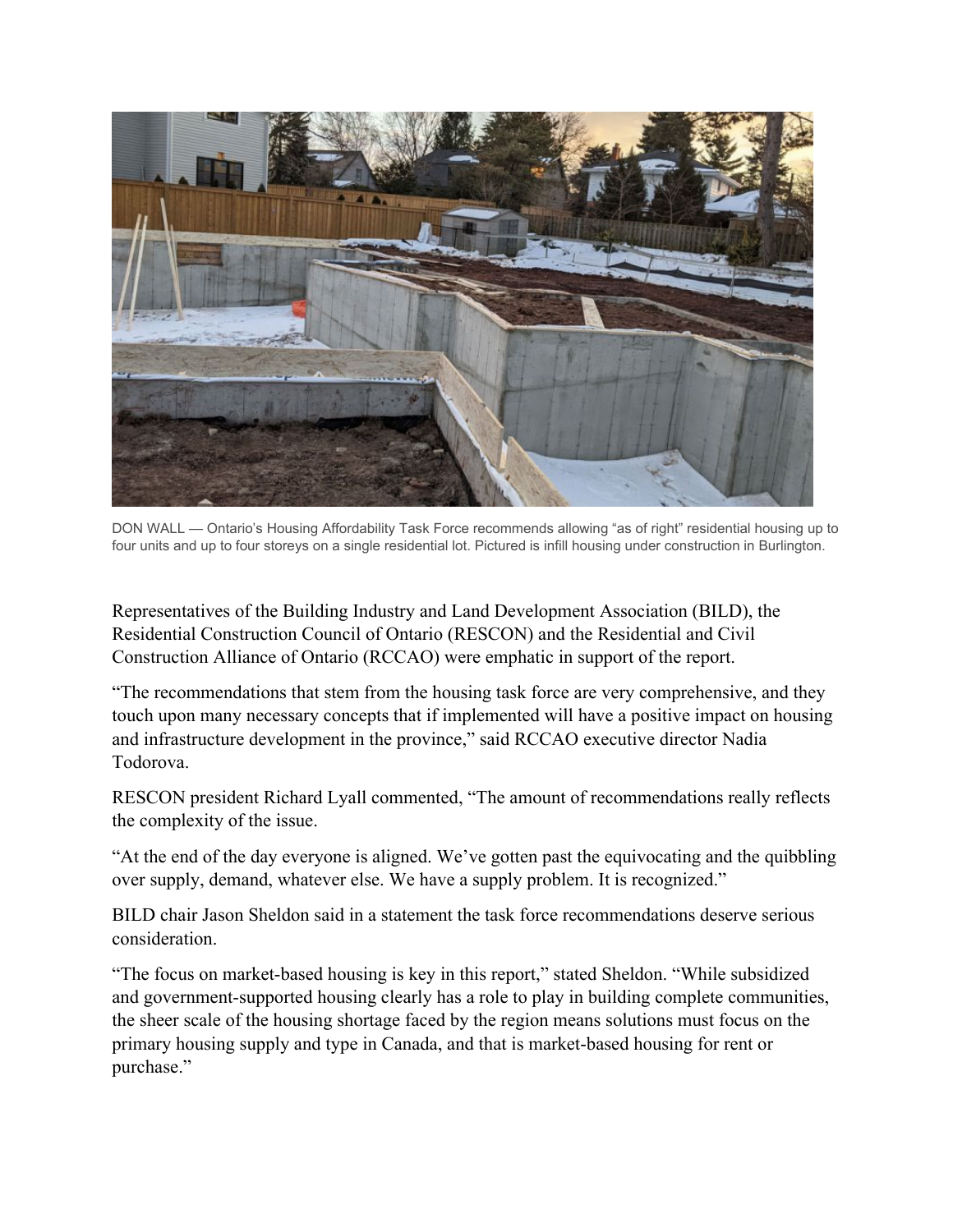The Ontario Association of Architects also issued a statement commending the task force's report. The association supported recommended improvements to the site plan approval process and noted the "broken" approvals system resulted in an annual cumulative cost of perhaps \$1 billion in abandoned projects.

**"A lot of the suggestions we're already doing in municipalities and the rest would bankrupt municipalities and eliminate democracy,"**

**— Marianne Meed Ward**

**Burlington Mayor**

Ontario's Big City Mayors caucus issued a statement that it agreed with many of the recommendations but cautioned, "Unilateral actions, absent municipal input, may have unintended consequences that slow down development and reduce the community support needed to continue to sustainably add housing in our communities."

The task force, chaired by Scotiabank CEO Jake Lawrence, was struck in December 2021 and delivered its final report to the Minister of Municipal Affairs and Housing Steve Clark at the end of January 2022.

Lyall observed the task force is recommending changes that would shift control of housing developments from municipalities to the province in significant ways, including legislating timelines for development approvals.

One recommendation would set uniform provincial standards for urban design such as building setbacks and also reduce parking requirements in cities over 50,000 in population.

Other measures would prevent appeals aimed "purely at delaying projects," reduce the time to issue decisions and encourage the Ontario Land Tribunal to prioritize cases that would increase housing supply quickly.

The task force also called on the government to find ways to increase the skilled labour workforce and boost the digitization of the approvals process.

Commenting on plans to curtail appeals, Todorova said, "It has to be a balance. By all means, citizens should have a right and an avenue to collaborate and to provide feedback on any sort of infrastructure that's coming to their neighbourhood. But there has to be a tipping point in terms of when one voice does not overrule the benefits to a million other people."

Lyall characterized the recommended changes to municipal practices as less an erosion of municipal rights and more a recognition of the rights of people who are excluded from access to housing.